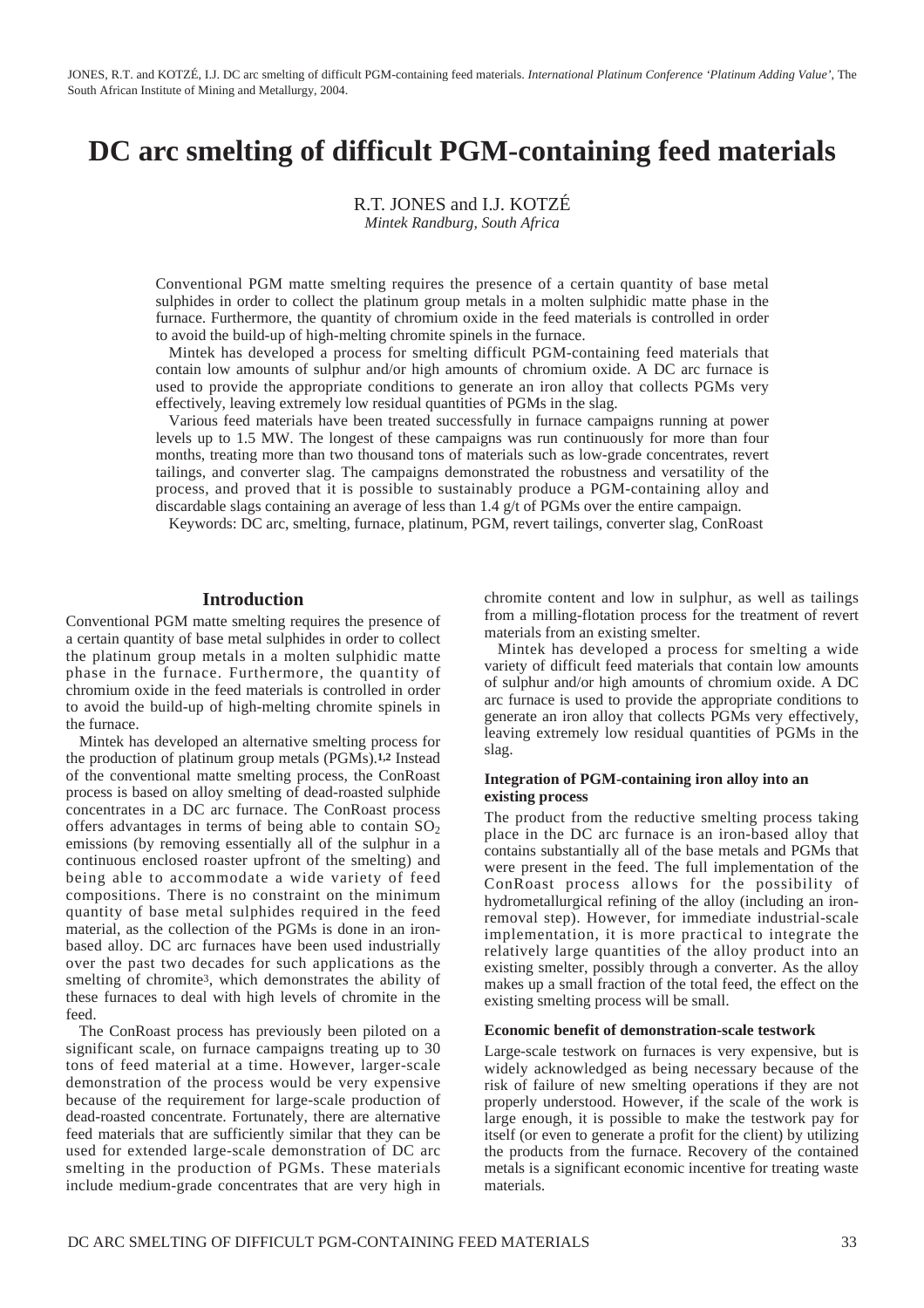#### **Environmental benefits of demonstration-scale testwork**

It is possible to treat all of the material contained in a medium-sized dump over a period of a few years, by running a pilot furnace at a power level of 1–2 MW. Remediation of tailings dams or other dumps removes the possibility of environmental damage by airborne dust or by leaching of the contained heavy metals into the groundwater. The slag generated by this process in the DC arc furnace conforms to US EPA requirements for safe disposal into a landfill site. Furthermore, the clearing of dumps makes valuable land available for more productive purposes. Another long-term benefit may be obtained by the demonstration of the sustainability of this processing method, thereby providing sufficient confidence to allow the adoption of a much more environmentally friendly smelting process to replace the ageing matte-smelting process. This could have a very significant beneficial impact on the levels of  $SO<sub>2</sub>$  emissions along the Bushveld Complex.

### **Feed materials**

A number of feed materials have been tested to establish their suitability for the process. A medium-grade UG2 concentrate (high in chromium, and low in base metal sulphides) was found to work very well indeed when mixed with a small quantity of converter slag (as a source of supplementary iron collector). Smelter concentrate sweepings, even though they have a high sulphur content, also worked well when mixed with varying proportions of converter slag. High recoveries of PGMs were obtained from converter slag, but the grade of the resulting alloy was rather low, as very reducing conditions were used to produce a large quantity of alloy in order to avoid the formation of aggressive furnace slags with a high FeO content. The primary focus of the work has been on the treatment of revert tailings (the waste from a millingflotation process for the treatment of revert materials from an existing smelter), and more of this material has been treated than any other.

The weighted average compositions of the feed materials are presented in Table I.

## **Drying of revert tailings**

The revert tailings have a clay-like consistency when recovered from the tailings dams. The weighted average moisture content of the delivered material was approximately 19%. After being delivered by bulk sidetipping trucks, the material is loaded by front-end loader into a feed hopper, which discharges onto a conveyor belt that feeds an electrically-heated rotary kiln that operates at a temperature of up to 550ºC. Moisture is removed as steam from the revert tailings, in order to lower the moisture level of the product to approximately 2 per cent (which is the desirable level for feeding to the furnace). The kiln is able to produce over 30 tons per day of bagged dried revert tailings. Any dust that leaves the kiln together with the steam is captured in a dust scrubber, and the resulting sludge is allowed to settle before being returned to the stockpile of wet material for reprocessing.

#### **Furnace operation**

The bottom-opening bags of feed material are introduced into the furnace feed hoppers by crane. The hoppers are equipped with vibrators to provide for the smooth discharge of the feed material onto belts that deliver the feed into a conical funnel and feed pipe situated in the furnace roof. The furnace used comprises a refractory-lined cylindrical steel shell with an outside diameter of 3 m. The furnace has separate tapholes for the removal of alloy and slag. The furnace is fed more or less continuously, and is tapped intermittently. A single solid graphite electrode is used as the cathode, and the anode at the bottom of the furnace is made up of a number of steel pins that protrude through the refractory hearth to come into intimate contact with the molten alloy. The gas that leaves the furnace passes through a baghouse to remove the entrained dust (for reprocessing) before being treated in an SO<sub>2</sub> scrubber prior to discharge through a stack.

The particular furnace used in the work reported here is equipped only with film water cooling on the sidewalls. This places some constraints on the intensity of the operation, and on the level of aggressiveness of the slag that needs to be contained in the vessel. The furnace was generally operated with slag temperatures between 1550 and 1600ºC, and metal temperatures about a hundred degrees cooler than this. Anthracite (with a fixed carbon content of about 74%) was used as the reducing agent for the process, and, for the most part, no flux was added to the furnace. There was an occasional addition of high-magnesia slag additives (crushed bricks, etc.) to supplement the formation of a freeze lining on the sidewalls. A highmelting spinel is present in the slag (at the level of a few per cent), and this assists in the formation of a protective layer of solidified material on the sidewalls. The tapholes performed well, with only two replacements of the alloy taphole lining being required over a four-month period. Energy is lost from the shell of the furnace at a rate of up to 450 kW when the furnace is operating at its higher temperatures and power levels. The temperature distribution in the furnace was responsive to such factors as arc length and the state of the upper surface of the molten bath; this allowed the furnace to be well controlled. The furnace slag is highly resistive, which results in relatively high-voltage operation.

The operation of the furnace has been characterized by the production of very clean (barren) slags much of the time. No appreciable entrainment of alloy in slag was encountered. PGM contents less than the 0.28 g/t detection limit have been common, and the weighted average PGM

**Table I Composition of feed materials, mass %**

| Feed material                            | $Al_2O_3$  | ◡          | CaO        | Co           | $Cr_2O_3$  | Cu         | FeO          | MgO          | Ni           |              | SiO <sub>2</sub> | H <sub>2</sub> O                | Total        |
|------------------------------------------|------------|------------|------------|--------------|------------|------------|--------------|--------------|--------------|--------------|------------------|---------------------------------|--------------|
| Revert tailings<br>UG <sub>2</sub> conc. | 3.7<br>5.0 | 0.2<br>0.2 | 6.0<br>2.9 | 0.18<br>0.03 | 2.6<br>4.9 | 0.3<br>0.2 | 34.7<br>13.0 | 10.1<br>22.6 | 0.99<br>0.44 | 0.85<br>0.86 | 34.2<br>44.4     | 2.5<br>$\overline{\phantom{a}}$ | 96.3<br>94.6 |
| Smelter conc.                            | 3.5        | 0.4        | 4.1        | 0.12         | 2.0        | 1.8        | 22.0         | 14.3         | 3.07         | 7.2          | 33.5             | ۰                               | 92.1         |
| Converter slag                           | 1.4        | 0.2        | 1.9        | 0.30         | 2.7        | 0.8        | 55.1         | 3.7          | 1.51         | 1.7          | 30.0             | ۰                               | 99.1         |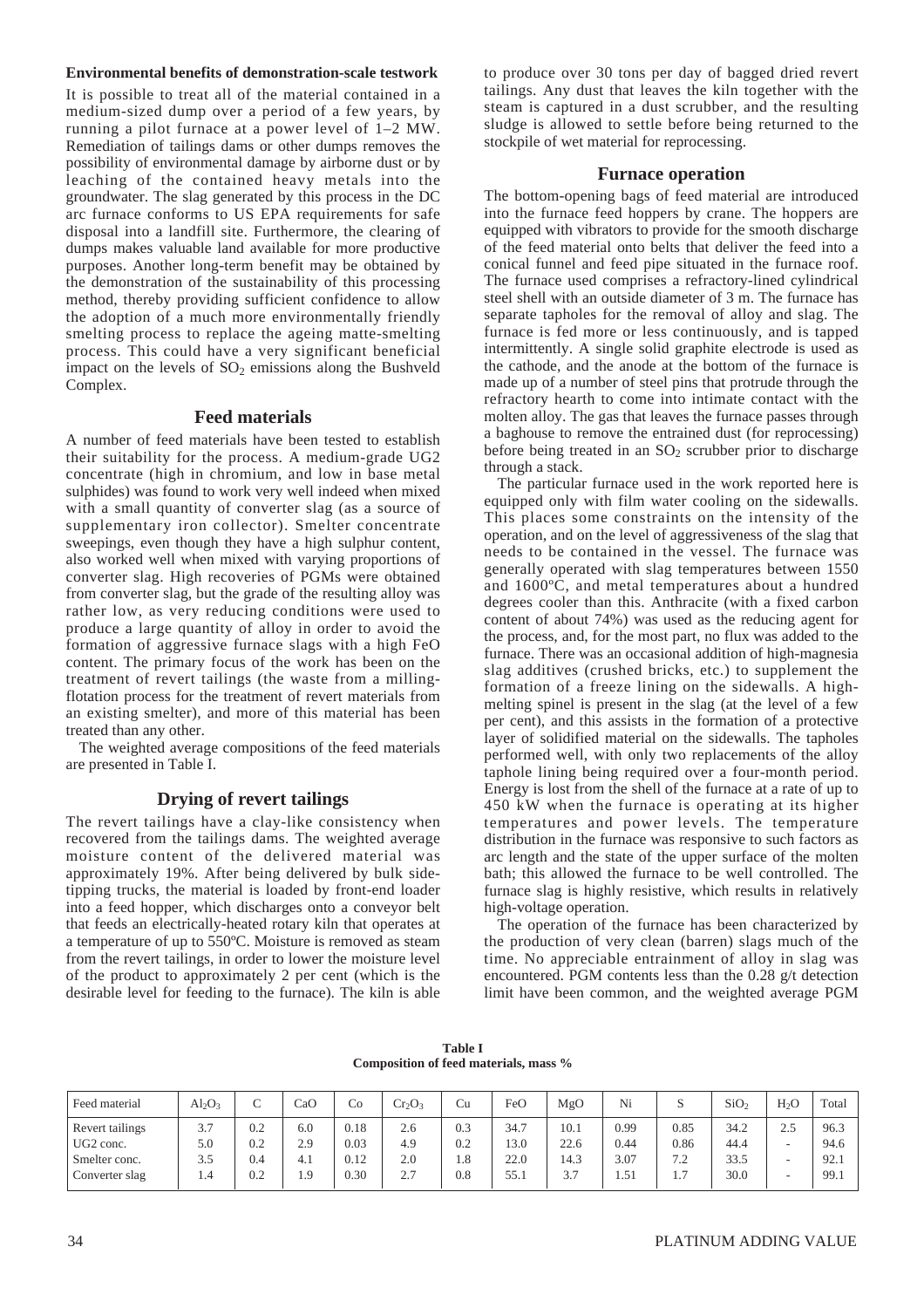content in slag over the first two months of the campaign was 0.8 g/t. After this, there was a deliberate attempt to operate the furnace under slightly less reducing conditions in order to produce less alloy (therefore higher grade) than was done initially. During the smelting of revert tailings to date, the quantity of alloy produced was equivalent to 11% of the mass of the dried revert tailings fed to the furnace (i.e. about 9% of the mass of the revert tailings as delivered). The maximum daily throughput was 30.5 tons of dried revert tailings. Typical feed rates were around one ton per hour. Very high recoveries of PGMs were obtained.

Some aspects of the furnace operation are summarized in Table II. The anthracite addition, and the quantity of alloy, slag, and dust produced are all expressed relative to the mass of the PGM-containing feed material, as are the specific energy requirement of the process (excluding losses from the furnace shell) and the electrode consumption. (Note that, because of the addition of slag additives during the converter-slag-only operation, the percentages of the alloy, slag, and dust total more than 100% when expressed relative to the converter slag fed to the furnace.)

UG2 concentrate was processed together with a small quantity of converter slag (in a 75:25 ratio by mass). It should be noted that this generates slags very similar in composition to those produced when smelting revert tailings. Smelter concentrate sweepings were also treated in varying ratios together with converter slag, culminating with the treatment of converter slag on its own. Because of the non copper-cooled furnace, a conservative mode of operation dictated that the FeO content of the slag be kept to moderate levels, and this required very strongly reducing conditions when smelting only converter slag. This resulted in too much alloy being produced, and so was not found to be an ideal candidate for this process (except perhaps if run under much less reducing conditions in a copper-cooled furnace). Revert tailings were treated on their own. The weighted compositions of the slags produced in the various modes of operation are listed in Table III. The PGM content was analysed by fire assay, and so represents the approximate total of  $Pt + Pd + Rh + Au$ . The average slag tapping temperatures for the various conditions are 1559, 1587, 1530, 1509, 1517, and 1554ºC respectively. The weighted compositions of the alloy produced during the various periods are listed in Table IV, but these are more susceptible to variation, as the amount of alloy produced is small relative to the amount inside the furnace at any time. Note that there wasn't yet sufficient alloy produced to be able to tap during the treatment of the UG2 concentrate, so no alloy composition is reported for this period (although it would be expected to be similar to the alloy produced from revert tailings).

| <b>Table II</b>                                                            |
|----------------------------------------------------------------------------|
| Summary of some aspects of the furnace operation, under various conditions |

| PGM-containing feed                    | Tons processed | % Anthracite | % Alloy | $%$ Slag | % Dust | MWh/ton | Electrode kg/ton |
|----------------------------------------|----------------|--------------|---------|----------|--------|---------|------------------|
| 75% UG2 conc. $+25%$ converter slag    | 18             | 4.8          |         |          |        | 0.61    |                  |
| 75% Concentrate $+25%$ converter slag  | 34             | 3.5          |         |          |        | 0.53    |                  |
| 50% Concentrate $+50\%$ converter slag | 72             | 7.6          | 22      | 60       | 4.6    | 0.60    | 2.9              |
| 25% Concentrate $+75%$ converter slag  | 30             | 7.9          |         |          |        | 0.65    |                  |
| Converter slag                         | 279            | 10.8         | 28      | 77       | 2.4    | 0.76    | 1.7              |
| Revert tailings                        | >1500          | 5.0          |         | 77       | 4.7    | 0.70    | 2.3              |

**Table III Slag composition, mass % (PGM listed in g/t for**  $Pt + Pd + Rh + Au$ **)** 

| Material treated                                     | $Al_2O_3$ | CaO | Co   | $Cr_2O_3$ | Cu   | $FeO*$ | MgO  | Ni   | S    | SiO <sub>2</sub> | <b>PGM</b> | Total |
|------------------------------------------------------|-----------|-----|------|-----------|------|--------|------|------|------|------------------|------------|-------|
| 75% UG2 conc. $+25%$ converter slag                  | 4.5       | 4.4 | 0.03 | 4.2       | 0.07 | 21.1   | 20.2 | 0.11 | 0.26 | 43.3             | 0.6        | 98.1  |
| 75% Concentrate $+25%$ converter slag                | 4.2       | 5.3 | 0.06 | 2.7       | 0.14 | 25.4   | 15.6 | 0.18 | 0.51 | 43.6             | 0.9        | 97.7  |
| $50\%$ Concentrate + 50% converter slag              | 4.2       | 5.3 | 0.03 | 3.7       | 0.10 | 21.8   | 13.2 | 0.05 | 0.47 | 48.6             | 0.6        | 97.6  |
| $\frac{25\%}{25\%}$ Concentrate + 75% converter slag | 3.5       | 4.2 | 0.04 | 3.8       | 0.13 | 29.6   | 9.6  | 0.06 | 0.57 | 48.6             | 0.6        | 100.1 |
| Converter slag                                       | 3.5       | 2.6 | 0.04 | 5.1       | 0.13 | 33.5   | 12.8 | 0.03 | 0.57 | 41.0             | 0.6        | 99.4  |
| Revert tailings                                      | 4.9       | 7.4 | 0.04 | 3.1       | 0.07 | 28.0   | 12.7 | 0.10 | 0.34 | 43.3             | 1.6        | 100.1 |

\* Total Fe expressed as FeO

#### **Table IV Alloy composition, mass %**

| Material treated                      |      | Co   | Cr   | Cu  | Fe   | Ni   |      | Si   | Total |
|---------------------------------------|------|------|------|-----|------|------|------|------|-------|
| 75% Concentrate $+25%$ converter slag | 0.03 | 0.66 | 0.20 | 6.9 | 61.9 | 10.3 | 18.5 | 0.16 | 98.7  |
| 50% Concentrate $+50%$ converter slag | 0.09 | 0.74 | 0.82 | 4.8 | 71.4 | 8.6  | 12.1 | 0.10 | 98.7  |
| 25% Concentrate $+75%$ converter slag | 0.05 | 0.79 | 0.35 | 4.6 | 73.8 | 11.8 | 11.8 | 0.02 | 99.2  |
| Converter slag                        | 0.12 | 0.96 | 0.31 | 3.0 | 86.2 | 5.3  | 4.6  | 0.16 | 100.7 |
| Revert tailings                       | 0.12 | 1.21 | 0.21 | 2.1 | 83.7 | 8.0  | 3.7  | 0.51 | 99.6  |